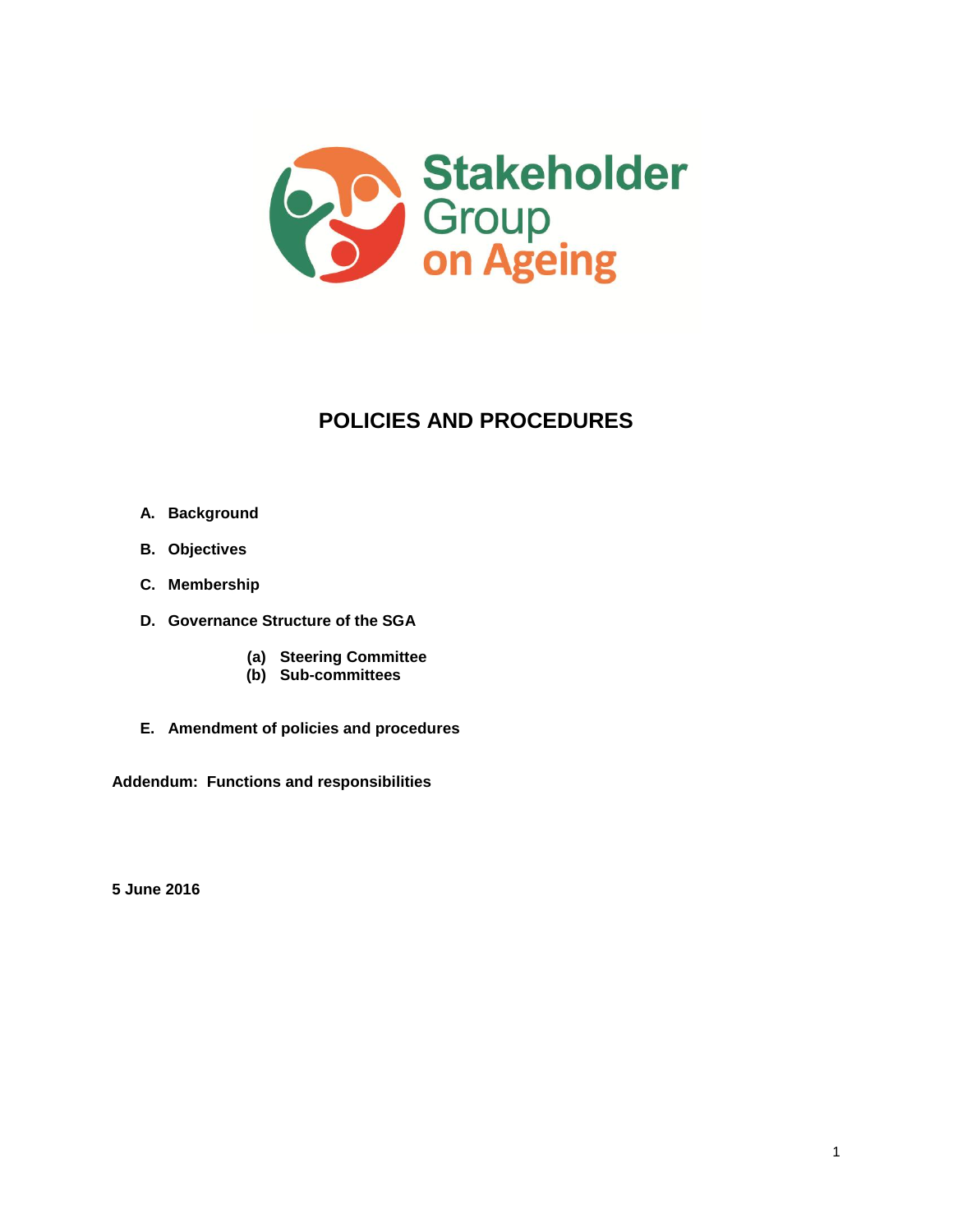# **A. BACKGROUND**

1. The Stakeholder Group on Ageing (SGA) brings together global and national networks of organizations concerned with issues of ageing.

2. It was formed in 2013 to advance the interests of older persons in the post-2015 sustainable development agenda, taking into account the first Vienna Assembly on Ageing (1982), the United Nations Principles for Older Persons (1991), the World Summit for Social Development (1995), the Madrid International Plan of Action on Ageing (2002) and the Rio +20 outcome document "The Future We Want" (General Assembly resolution 66/288, para. 43). The Stakeholder Group on Ageing has been actively engaged in areas related to sustainable development, as contemplated in paragraph 16 of General Assembly resolution 67/290 (A/RES/67/290).

**3.** The purpose of the SGA has been to ensure and facilitate effective participation of organizations involved in ageing issues in the negotiations for sustainable development processes leading up to the adoption of the 2030 Agenda for Sustainable Development in September 2015 (A/RES/70/1).

# **B. OBJECTIVES**

- 4. The SGA's objectives are to:
	- a. make issues of ageing visible and embed concerns of older persons within the 2030 Agenda for Sustainable Development, including the implementation, follow-up and review process at national, regional and global levels;
	- b. provide input to and monitor actions related to the 2030 Agenda, including the High Level Political Forum processes and accountability mechanisms;
	- c. provide a platform for engagement to organizations of, and organizations working with, older persons on ageing issues, in intergovernmental negotiations, including providing guidance and support on actions that need to be taken at global, regional and national levels;
	- d. foster collaborative working relationships with Member States and relevant organizations of the United Nations system;
	- e. co-ordinate and communicate with Major Groups and Other Stakeholders concerned with United Nations intergovernmental sustainable development processes.

## C. **MEMBERSHIP**

5. The Stakeholder Group on Ageing (SGA) comprises members that are non-governmental organizations working in the field of ageing, at the global, regional and national levels. Registration requires completion of an online registration form. There is no registration fee but voluntary financial contributions may be sought from members when necessary.

6. Membership of the SGA is by organization. Members at the national level are expected to participate in the implementation of the 2030 Agenda for Sustainable Development, as part of their activities. Members will be expected to provide support to the Regional Focal Points for action to be taken at the regional level.

7. Members are expected to contribute to the work of the SGA by active participation in the various committees/task forces, providing expertise where appropriate. Individual representatives to the SGA will be chosen by their respective organizations and are expected to have the support of their organizations in participating in the work of the SGA. Members will also be expected to promote the work of the SGA to their own members and act as a conduit for giving and receiving information.

8. The Steering Committee reserves the right to withdraw membership of any organization that is not acting in accordance with the principles and rules of the SGA as set out in this document.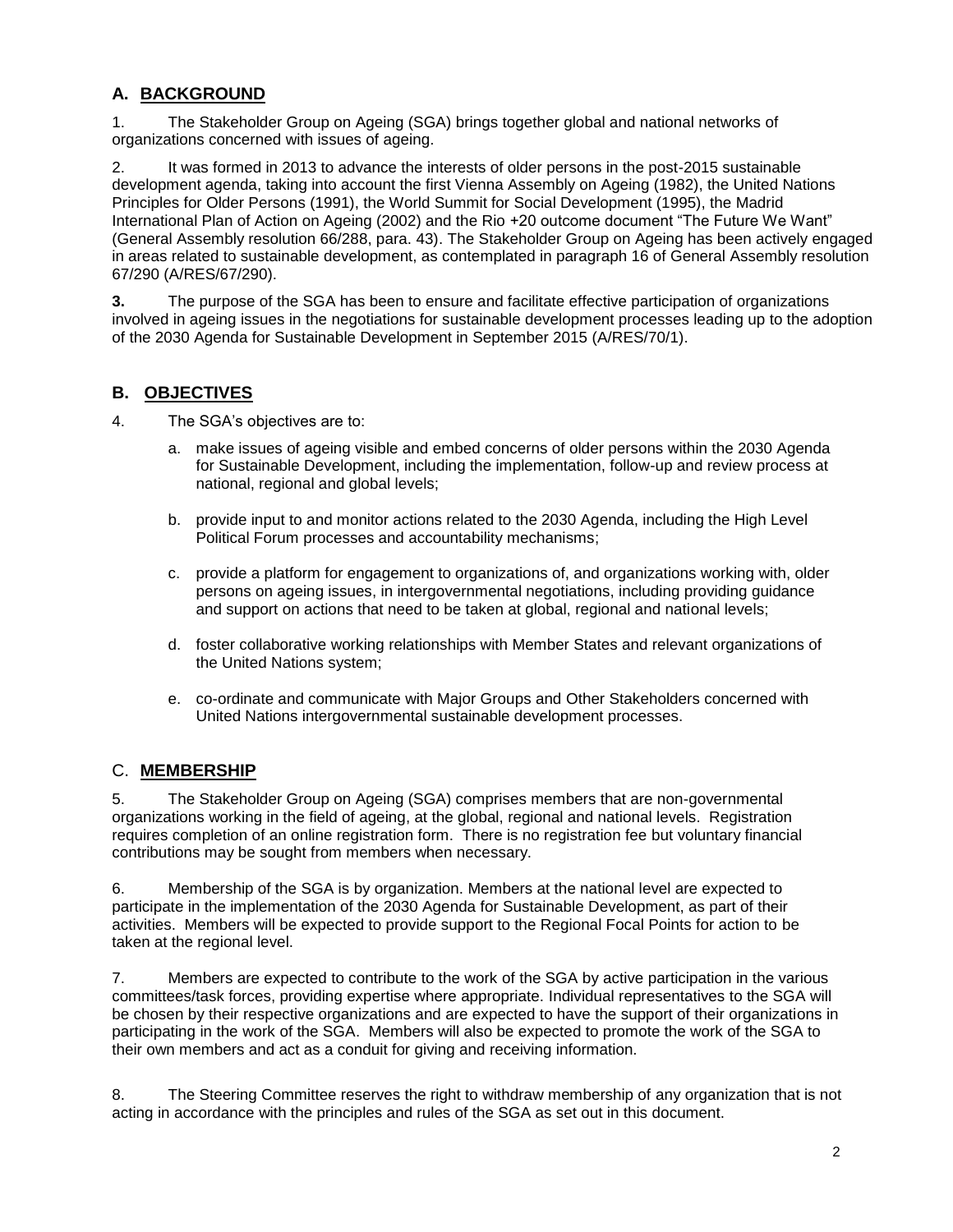#### **D. GOVERNANCE STRUCTURE OF THE SGA**

#### **(i) Steering Committee**

#### 9. **The work of the SGA shall be led by a Steering Committee**, which shall be comprised of the following:

- a. two co-chairs, who take responsibility for leading the Steering Committee and ensuring the SGA is fulfilling its mandate to its members. The Co-Chairs take on the role of **Global Focal Points** when representing the SGA at United Nations intergovernmental meetings and when collaborating and coordinating with organizations of the United Nations system. They may delegate this responsibility.
- **b.** up to 5 **Regional Focal Points** to facilitate information sharing and collective action across all geographic areas. The regions are: Africa, Asia, Europe, Latin America and the Caribbean, Middle East (Western Asia). The Regional Focal Points shall facilitate national NGO participation in the United Nations Regional Commissions and other regional entities.
- c. **Three United Nations Focal Points**, one in each of the UN headquarters locations in New York, Geneva and Vienna – to help build relationships and ensure that the SGA is aware of and linked into relevant UN intergovernmental processes, including participation therein.
- d. **All Focal Points** shall submit annual reports on their activities.

10. Decisions taken within the Steering Committee will be by consensus. If consensus is not possible, then a vote shall be taken. Reservations may be expressed and recorded, but once a decision has been reached, this becomes the position of the SGA.

11. Organizations sitting on the Steering Committee will be elected by SGA members and will serve for a three-year term. They can be re-elected for an additional term of three years, after which they will be required to stand down for a term before seeking re-election. Terms of Steering Committee members will be staggered.

12. All members of the SGA are eligible to be nominated by their organizations for membership of the Steering Committee. The Chairs of the Steering Committee will be selected by the Focal Points.

### **(ii) Sub-committees**

13. The Steering Committee will establish **sub-committees** to support the work of the SGA. The subcommittees will include, but not be limited to:

- Nominations and elections
- Membership
- Research and analysis
- Advocacy, communications and outreach
- Resource mobilization and management

14. Each sub-committee will prepare its own terms of reference, to be agreed by the Co-Chairs, and will be led by a sub-committee chair, to be selected by members of the sub-committee.

15. Each sub-committee must include the participation of at least one Steering Committee member to ensure effective coordination and communication across the work of the SGA and with the Steering Committee.

16. Regional Focal Points can establish sub-Committees in coordination with the Co-Chairs to facilitate their work at the regional level.

### E. **AMENDMENT OF POLICIES AND PROCEDURES**

17. Any SGA member may submit proposals for amendments in writing to the Co-Chairs who shall, with the Steering Committee, make recommendations for approval by the SGA membership.

\* \* \* \* \* \*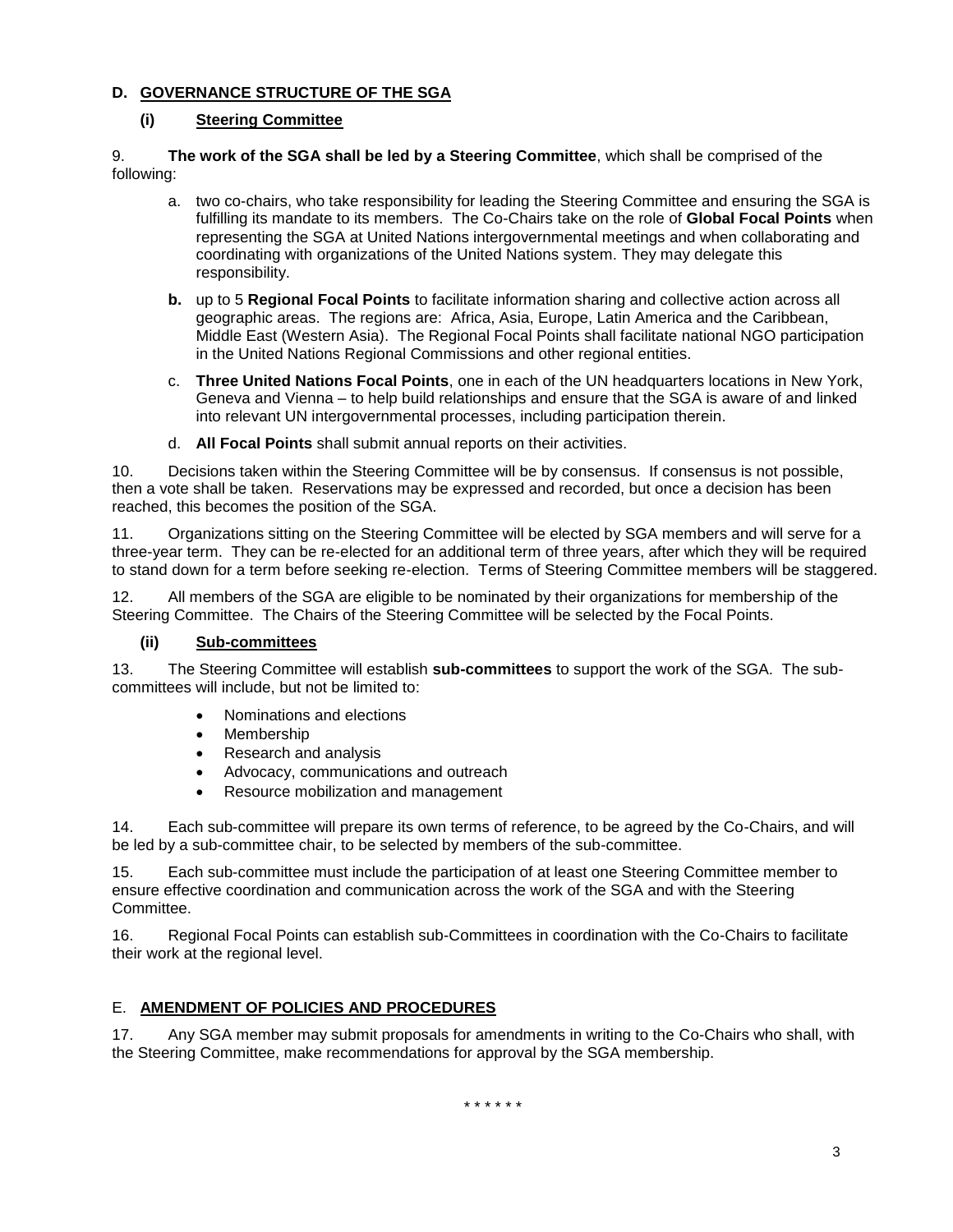# **STAKEHOLDER GROUP ON AGEING (SGA)**

# **POLICIES AND PROCEDURES**

# **Addendum: Functions and Responsibilities**

- **A. Co-Chairs**
- **B. Regional and UN Focal Points**
- **C. Steering Committee**
- **D. Sub-Committees**
	- **a. Nominations**
	- **b. Membership**
	- **c. Research and Analysis**
	- **d. Advocacy**
	- **e. Resource mobilization and management**
- **E. General working methods**
- **F. LIAISON WITH UN DESA/DSD and the MGOS High Level Political Forum Coordination Mechanism (MGOS/HLPF/CM)**

**5 June 2016**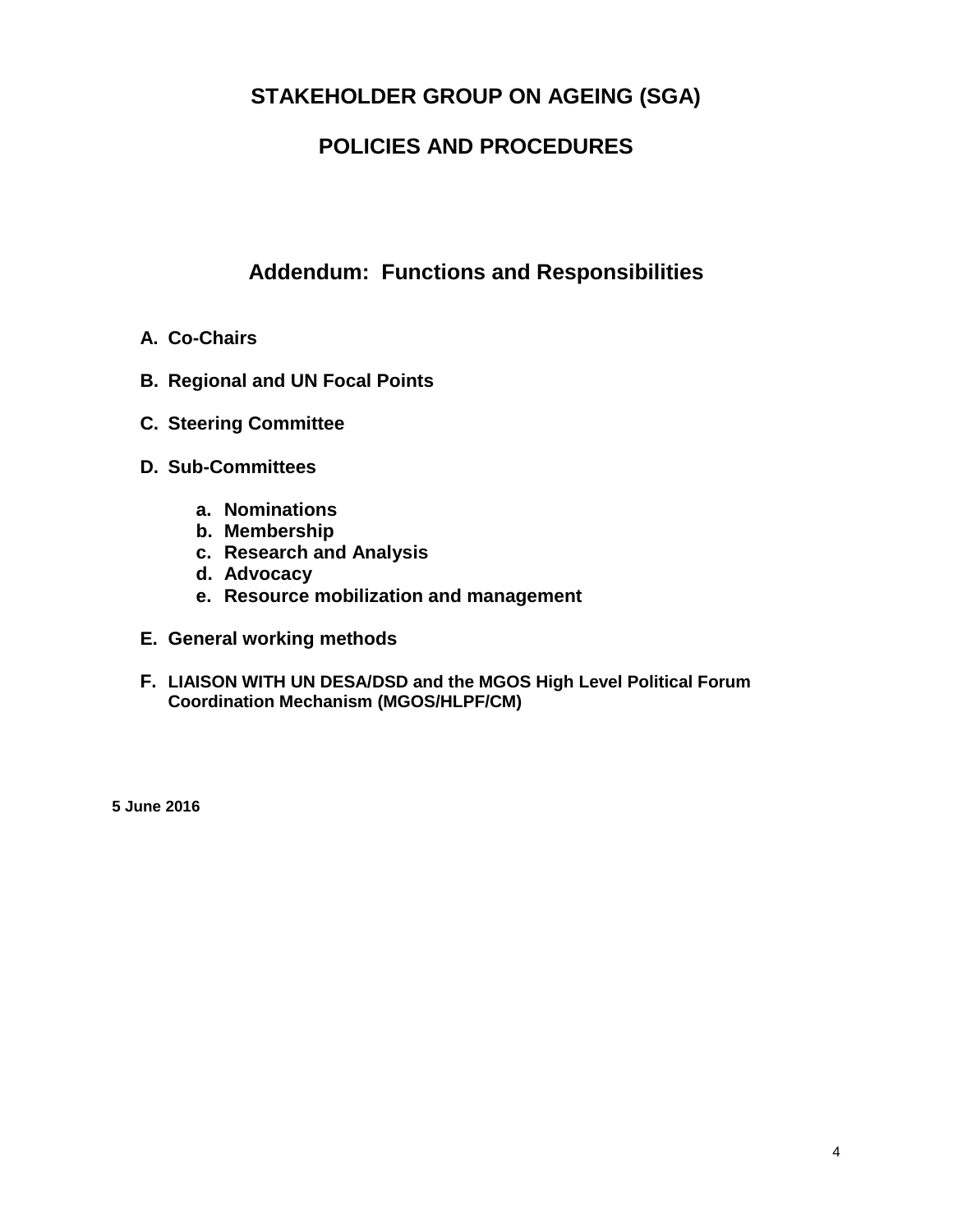# **Addendum: Functions and responsibilities**

## **A. CO-CHAIRS**

1. The SGA has a minimum of two co-chairs who take on the role (as per United Nations procedures) of Global Focal Points. The Co-Chairs should have proper and valued knowledge of the United Nations in general and the sustainable development processes in particular.

2. The primary role of the Co-Chairs is to encourage and enable the participation of all SGA members in the 2030 Agenda intergovernmental processes. They provide leadership and support, ensuring inclusion of diverse voices with regard to region, gender and age. Integral to this the co-chairs ensure information is unconditionally shared, seek expertise to develop policy positions, finalize statements and agree on representation through SGA dialogues.

3. The Co-Chairs, together with committees established to support the SGA, will identify opportunities and needs for upcoming events related to Agenda 2030 and consider members' views on a range of policy issues.

4. The Co-Chairs also have the responsibility for:

- a. convening regular and ad hoc meetings of members and prompt reporting through the most appropriate lines of communication
- b. encouraging participation on broad geographical basis in regular intergovernmental meetings and those made possible by the Agenda 2030 process;
- c. establishing internal mechanisms (subcommittees/working groups/task forces etc.) to manage and provide input to substantive issues related to Agenda 2030;
- d. establishing internal mechanisms (subcommittees/working groups/task forces etc.) for the efficient and effective functioning of the SGA (e.g. procedures for nominations and elections, membership issues, outreach and communications strategies, etc.);
- e. assigning functions and responsibilities of members;
- f. oversight and ensuring the preparation of required reports and strategy review;
- g. regular SGA liaison and coordination with the United Nations Department of Economic and Social Affairs, Division for Sustainable Development;
- h. regular liaison and coordination with the MGOS HLPF/Coordination Mechanism; and
- i. oversight of SGA regular liaison with Member States, including Group of Friends of Older Persons.

## **B. REGIONAL AND UN FOCAL POINTS**

5. The Regional Focal Points shall facilitate national NGO participation in the United Nations Regional Commissions (Economic Commission for Africa, Addis Ababa; Economic Commission for Europe, Geneva; Economic and Social Commission for Asia and the Pacific, Bangkok; Economic Commission for Latin America and the Caribbean, Santiago; Economic Commission for Western Asia, Beirut) and in other regional entities involved in implementation of the 2030 Agenda.

6. The UN Focal Points will ensure adequate participation in UN processes, including at intergovernmental meetings, organized in New York, Geneva and Vienna.

7. The Regional and UN Focal Points shall be in close contact with the Global Focal Points to relay information on emerging issues and events where the SGA may wish to play a role.

8. All Regional and UN Focal Points shall submit annual reports on their activities.

## **C. STEERING COMMITTEE**

9. The work of the SGA shall be led by a Steering Committee, which shall be comprised of two co-chairs, who take on the role of Global Focal Points, up to five Regional Focal Points and three United Nations Focal Points.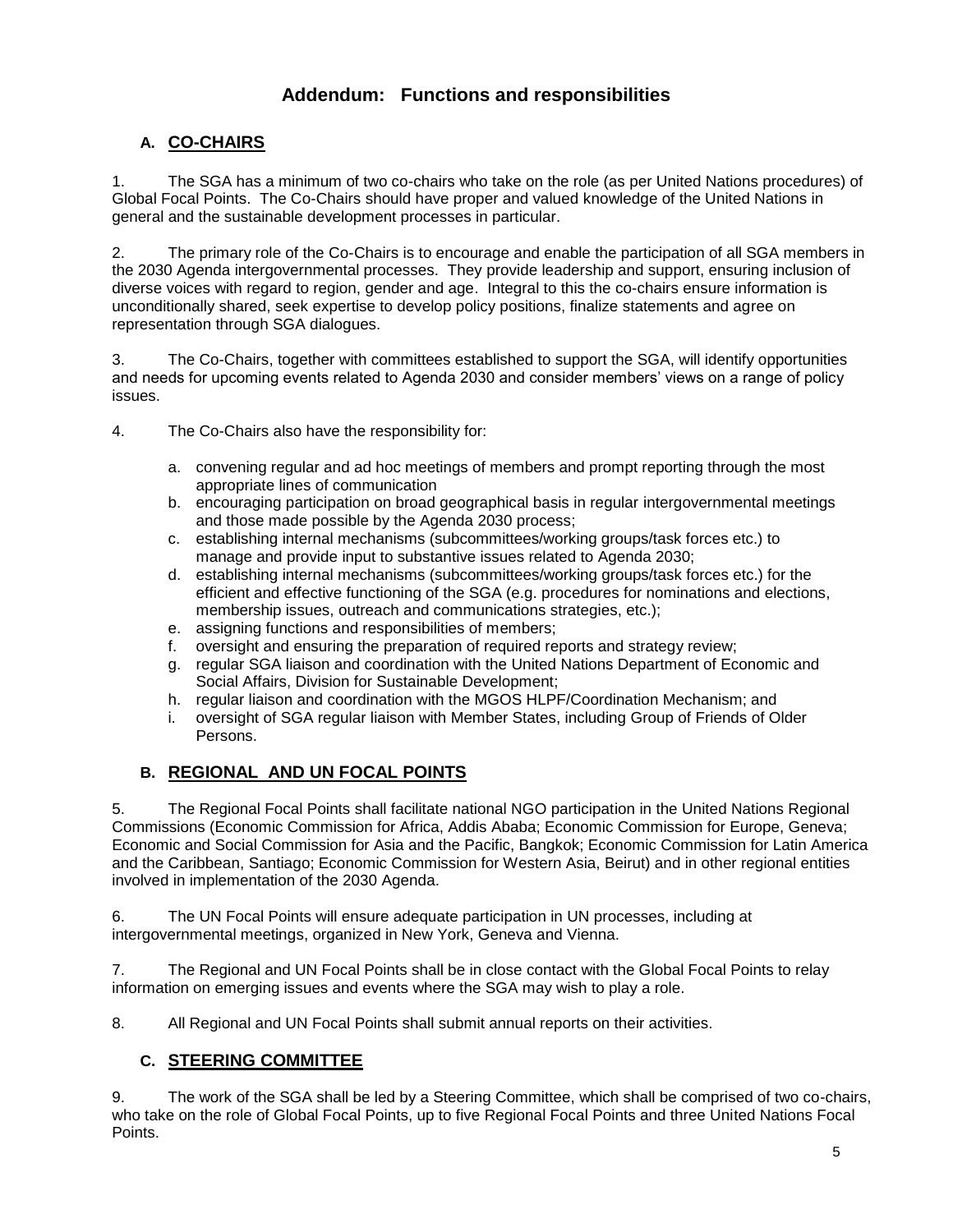10. The Steering Committee shall meet regularly and review the reports of its members. The Steering Committee shall also review the work of the Sub-Committees and provide overall direction and guidance.

## **D. SUB-COMMITTEES**

11. In addition to the list of Committees hereunder, the Global and Regional Focal Points may also establish ad hoc committees or task forces as and when the occasion requires it. Members of SGA shall designate representatives to participate in the Committees or task forces.

### **(a) Nominations Sub-Committee**

12. The Nominations Committee shall comprise at least two Focal Points and three other members of the SGA, to solicit nominations for the positions of Global, Regional and UN Focal Points and to conduct elections.

13. All members of the SGA are eligible to nominate their representatives for the position of Global, Regional and UN Focal Points.

14. Global, Regional and UN Focal Points shall be elected for a period of three years and can be reelected for an additional term of three years. Their term of office would be staggered.

### **(b) Membership Sub-Committee**

15. The Membership Sub-Committee shall be responsible for:

- a. outreach for new members;
	- b. issuing application form and maintaining membership database;
	- c. establishing mailing lists:
	- d. general listserv for sharing information
		- Advocacy listserv for more in-depth conversations on negotiation processes requiring SGA input (on basis of survey indicating areas of interest and expertise)
		- Event-focused listserv for short-term to support communication during a specific meeting
		- Regional listservs facilitated by Regional Focal Points.

### **(c) Research and Analysis Sub-Committee**

- 16. The Research and Analysis Committee shall be responsible for:
	- a. keeping abreast of issues and events, particularly those related to the United Nations sustainable development processes and recommending areas for possible action and involvement by SGA, taking due account of available expertise;
	- b. gathering data, undertaking research and analysis on issues where the SGA is already playing, or may wish to play, a role, with input from SGA members who have the necessary expertise;
	- c. establishing, as decided by the Steering Group, thematic groups or task forces comprising SGA members with the relevant expertise, with chair or co-chairs, to focus on specific issues such as urbanization, health, NCDs, migration, social protection, food security, humanitarian crises, disaster reduction, climate change, etc, making recommendations to the Global Focal Points for decision-making.

#### **(d) Advocacy Sub-Committee**

- 17. The Advocacy Committee shall be responsible for:
	- a. establishing and maintaining SGA website, Facebook, Twitter and other relevant social media platforms;
	- b. convening meetings, conference calls, Webex, Skype etc. for discussions and decisionmaking purposes;
	- c. providing regular updates of UN related issues and events for dissemination to SGA members;
	- d. disseminating information on the work of the SGA;
	- e. soliciting information/reports on work of SGA members for sharing on website.